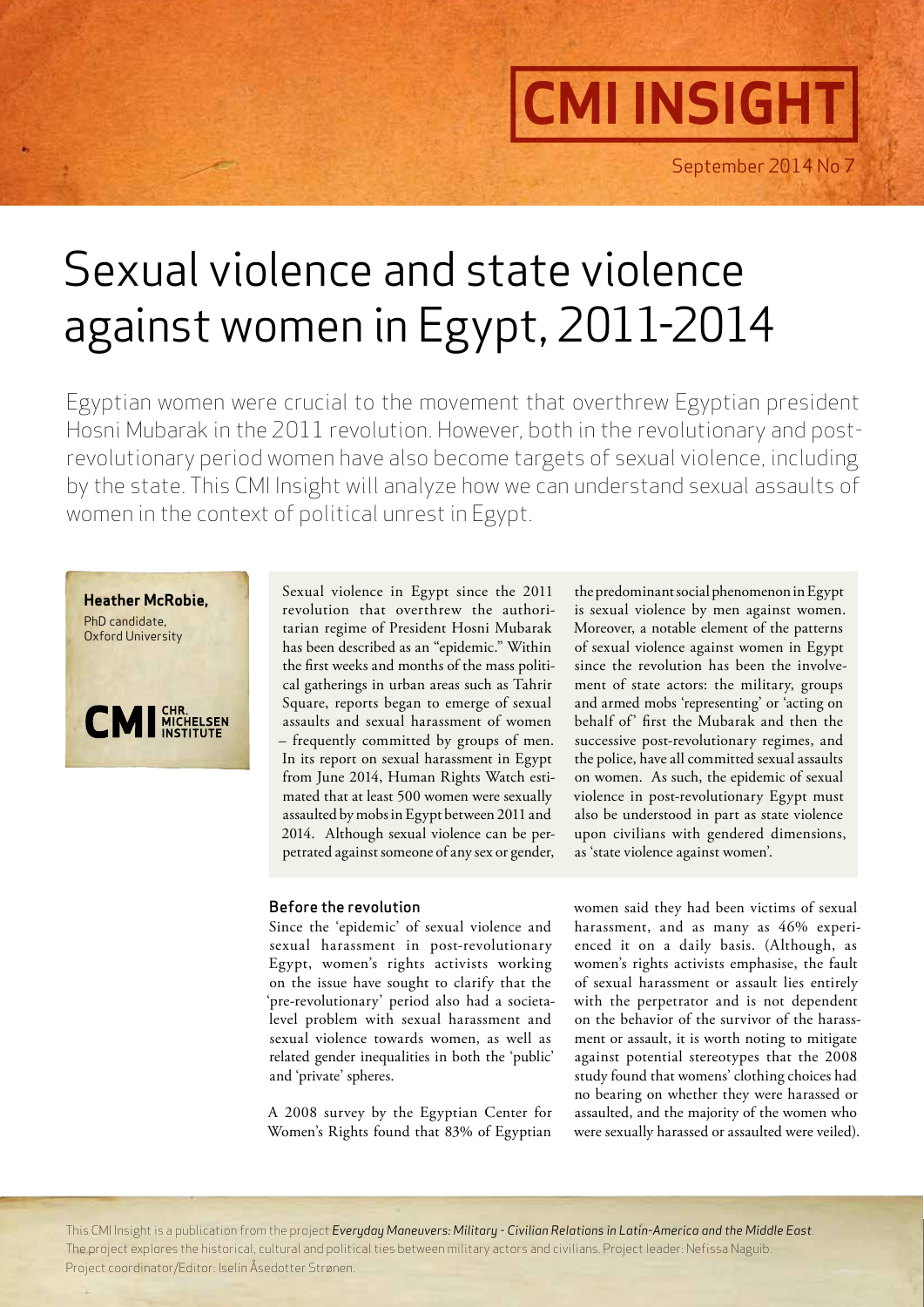Mona Eltahawy, a prominent Egyptian feminist activist and writer who has spoken about her own experience of sexual assault by riot police officers during the 2011 revolution, noted in the New York Times in June 2014 that the post-revolutionary sexual violence 'epidemic' is a continuation of the authoritarian Mubarak era, noting in particular an incident in 2005 in which Egyptian human rights organisations documented the use of pro-regime vigilantes by the Mubarak regime to sexually assault female journalists and activists.

It is also worth contextualizing the 'sexual violence epidemic' of post-revolutionary Egypt in the pre-existing social conditions and social structure of Egypt. Egyptian women's rights organisations have noted how patriarchal conceptions of gender roles in Egyptian society in both the public and private spheres contribute to the prevalence of sexual harassment and

assault through the societal-level 'policing' of women's behavior and the prevalent idea that women who survive sexual harassment or assault are 'dirty', 'shameful', and at least partly to blame.

# The 2011 revolution and SCAF

The February 2011 revolution that overthrew the regime of President Hosni Mubarak after almost 30 years of authoritarianism saw mass protests in urban areas on an unprecedented scale in Egypt. This mass movement of citizens demonstrating against the regime was central to forcing Mubarak to finally relinquish power. However, as sociologists of urban space in Egypt have noted, the dynamics of mass

protest, and the mass movement of civilians in the city, also disrupted pre-existing understandings of how public space is used, and what is permissible.

It is perhaps worth distinguishing between the two types of sexual harassment and assault that were taking place during this period. Citizen-run organisations and initiatives such as Tahrir Bodyguard, which worked through the revolution to prevent sexual harassment and assaults and help survivors of assaults, were emphatic that much of the harassment and sexual violence was opportunistic, due to the sudden presence of large numbers of people of both genders on the streets in urban areas, particularly Cairo and Alexandria. These opportunistic predators were apolitical, taking advantage of the (now often overlooked) fact that Egyptian women were at the frontline of organizing the revolutionary demonstrations from the start.

Throughout 2011, however, as Mubarak's resignation led to the temporary rule of the Supreme Command of the Armed Forces (SCAF), it became increasingly clear that sexual assaults and harassment were also coordinated.

In the months after Mubarak's resignation there were a number of gang rapes in and around Tahrir Square which coincided with protests that women 'leave the demonstrations', and were seen as an attempt to forcibly drive or scare women away from protesting. Moreover, as tensions developed between the revolutionary activists (such as students and supporters of the spear-heading April 6th Youth Movement) and the army that held 'interim' power through 2011, there were a series of sexual assaults committed on women by the armed forces and riot police.

One notable instance during this period in which the Egyptian state perpetrated sexual violence against women happened in March 2011, in which the military detained 17 women at a protest and subjected them to forced "virginity testing." Abdel Fattah Al-Sisi, the head of military intell-

> igence at the time, defended this action by the army on the ground that 'proving' the women were virgins would protect the army against 'false' accusations of rape (operating on the faulty logic that only virgins can be raped, an idea bound up with patriarchal conceptions of female 'purity'). Protests in public spaces intensified and fractured during the build up to the first post-revolutionary Presidential elections, and were frequently accompanied by sexual violence including gang rapes.

## 2012-2013: Morsi's rule

The election of Mohammed Morsi, the Freedom and Justice Party candidate seen as aligned to the Muslim

Brotherhood, in 2012, came as mass sexual violence attacks in urban areas were increasing – and as activists had begun to confer and mobilise against the problem. In a bitter illustration of the climate at the time, on June 8th 2012 activists organized a demonstration to 'stop sexual harassment in Tahrir', which ended in several mass sexual assaults, despite the fact the women organizing the march had demonstrated deliberately surrounded by sympathetic men who were in solidarity with their protest.

The citizen-led organization Banat Misr Khatt Ahmar (The Girls of Egypt Are a Red Line) was founded in this period to raise awareness among citizens of that damage caused by sexual harassment, largely addressing the widespread 'opportunistic' sexual harassment and assault. However, Operation Anti-Sexual Harassment, another citizen-led organization founded in late 2012 to both combat and document sexual harassment and assault in public space, took the position that at least some of the assaults, particularly gang rapes by large groups of men against a single woman, were pre-planned and politicized attacks. Such attacks either targeted women in an attempt to drive 'all' women, whatever their allegiance, back

*These opportunistic predators were apolitical, taking advantage of the (now often overlooked) fact that Egyptian women were at the frontline of organizing the revolutionary demonstrations from the start.*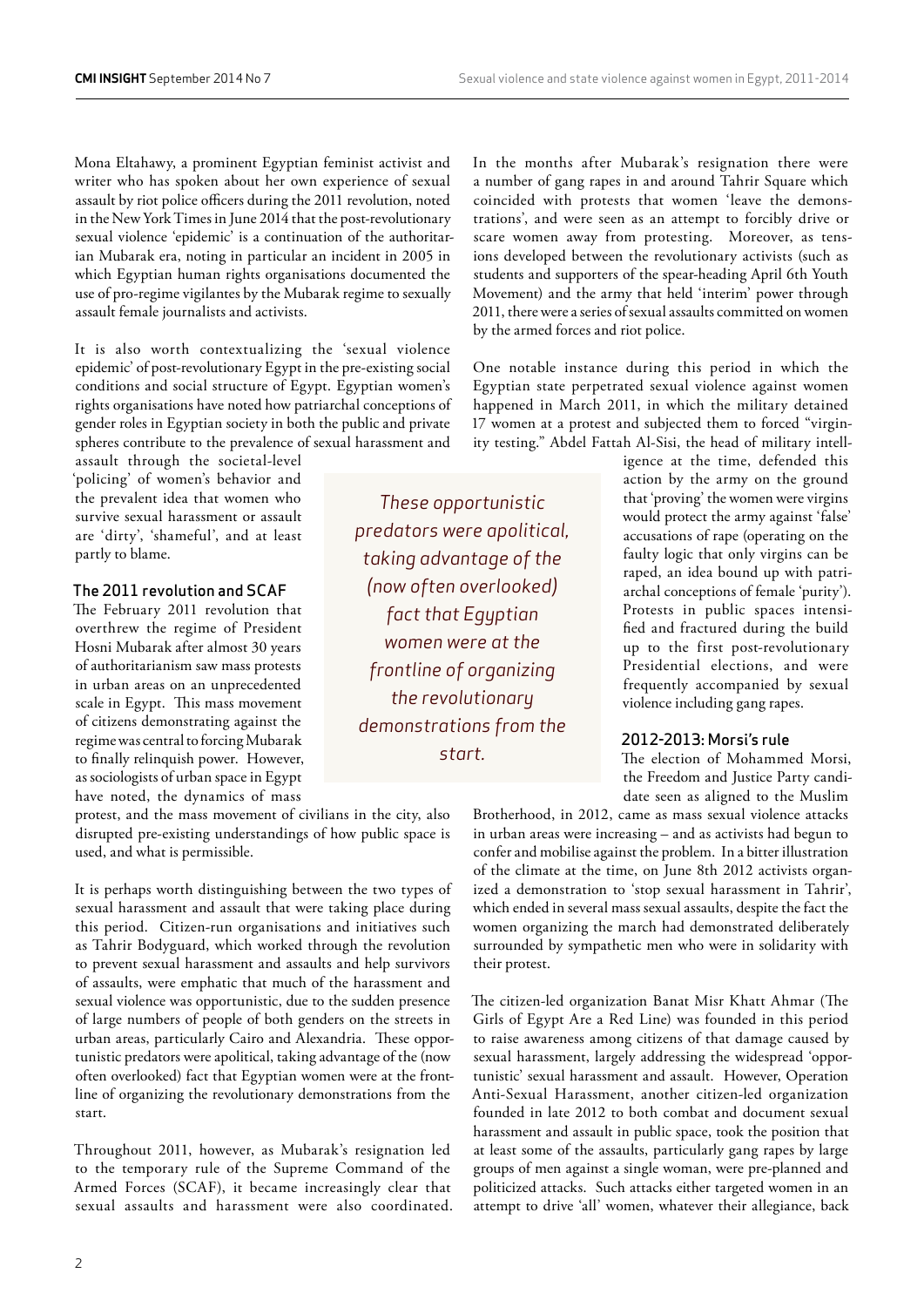out of public space, or partisan assaults in which women were sexually assaulted as 'punishment' for their particular political allegiance.

As the divide grew between secular revolutionaries and Muslim Brotherhood supporters, Tahrir Square and other major sites of protest became contested sites for opposing groups claiming to represent the revolution, and sexual violence became part of these clashes. On the level of political discourse, Morsi's regime alienated women's rights activists by their response to a 2012 UN declaration that called for an end to violence against women, which the Muslim Brotherhood to which Morsi was aligned claimed would lead to "a disintegration of society."

The citizen initiative Operation Anti-Sexual Harassment criticized Morsi's government for failing to improve the criminal justice system so that the increasing numbers of sexual harassment and assaults could be properly prosecuted, and documented that the police response to reports of harassment and assaults was frequently apathetic.

In November 2012, President Morsi gave himself controversial new Presidential 'powers' in order to push through the troubled post-revolutionary constitution, which many civil society groups saw as too 'Islamist'. This move led to widescale protests, and clashes between the military and riot police, organized groups of Morsi supporters, and those protesting against Morsi's move and the new constitution. By December these clashes had grown deadly, and Egyptian human rights organisations documented sexual assaults committed by riot police, and by civilian Muslim Brotherhood supporters who appeared to be targeting 'enemy' women in an attempt to drive them away from demonstrations.

In December 2012, academic Zoe Holman documented the arguments made by civil society activists that there was state complicity in sexual assaults under both the SCAF (2011-2012) and Morsi (2012-2013) periods, signified by the coordinated nature of the assaults, in which women were surrounded by men moving together as if in a practiced tactic to isolate and assault the woman. Indicative of the prevalence of sexual violence in the post-revolutionary period, a UN report was published in April 2013, calling on Egyptian authorities to address sexual violence as a matter of urgency, and claiming that 99.3 percent of women and girls had been subjected to sexual harassment.

# Morsi's fall and Sisi's rise: volatility and political violence

Mohammad Morsi's regime never recovered from the decisions me made in late 2012 to grand himself extra constitutional 'powers'. Tensions increased between pro- and anti-Morsi supporters, and women's bodies were frequently on the front line of these clashes. On January 25 2013, the second anniversary of the fall of Mubarak, Tahrir Bodyguard and Operation Anti-Sexual Harassment documented twenty-five gang rapes or gang sexual assaults on women at demonstrations, including

a sexual assault of the Egyptian journalist Hania Moheeb. Moheeb maintained that she was assaulted on the basis of both her profession and for her opposition to the Islamist government's actions. Yet shortly afterwards, in February 2013, Egypt's Shura Council's 'Human Right Committee' issued a statement saying that women must "bear the responsibility" for harassment and assaults if they attend protests in Tahrir Square.

As anger at President Morsi increased, the revolution took a dark turn: civilian and often secular protests against Morsi calling for a 'second revolution' led to the army turning against Morsi in the events of June 30th, 2013, which have been read variously as a 'restoration' of the revolution after Morsi's 2012 Presidential 'decree' – or as a coup d'etat. In the weeks that followed, as the army reclaimed control, supporters of the Muslim Brotherhood staged a protest in Rabaa Al-Adewiya that ended in what Human Rights Watch has documented – in a report released one year later in August 2014 – as a 'massacre' of at least 800 and up to 1,100 people. Citizen organisations working against sexual violence documented gender-based violence against women through the June-August 2013 period committed by both Morsi supporters and the army, although in the volatility of Morsi's removal from power documentation became more difficult and contested, as both 'side' accused the other of acts of violence. Operation Anti-Sexual Harassment documented 91 sexual assaults on women in a four day period in the week after Morsi was removed from power, while Human Rights Watch reported that perpetrators of sexual violence had impunity to commit crimes while rule of law broke down during the chaos of the overthrow of Morsi.

## Sexual violence under Sisi: ambivalent messages

After President Morsi was removed from power, a three month curfew followed, with increased 'security presence' on the streets throughout the evening. The nominally-civilian interim President Adly Mansour – chosen by the leader of the armed forces, Sisi – approved a law that, for the first time, specifically defined and prohibited sexual harassment. Women's rights campaigners, however, argued that the law did not go far enough in facilitating the prosecution of sexual assaults and harassment, particularly through the law's stipulation that a woman must bring two 'witnesses' with them when reporting the assault, which is particularly problematic given the well-documented high level of social acceptance of sexual harassment amongst men in Egypt.

Academics working on gender in Egypt have noted that 'sexual violence' became a politicized subject for the post-Morsi powers to criticize the Muslim Brotherhood, ignoring the fact that state actors including the police and military had been responsible for, and negligent in responding to, sexual violence in the post-revolutionary period.

Sisi assumed the powers of President in June 2014 after an election in which he claimed a landslide victory, but which was criticized by international election monitors. Under Sisi's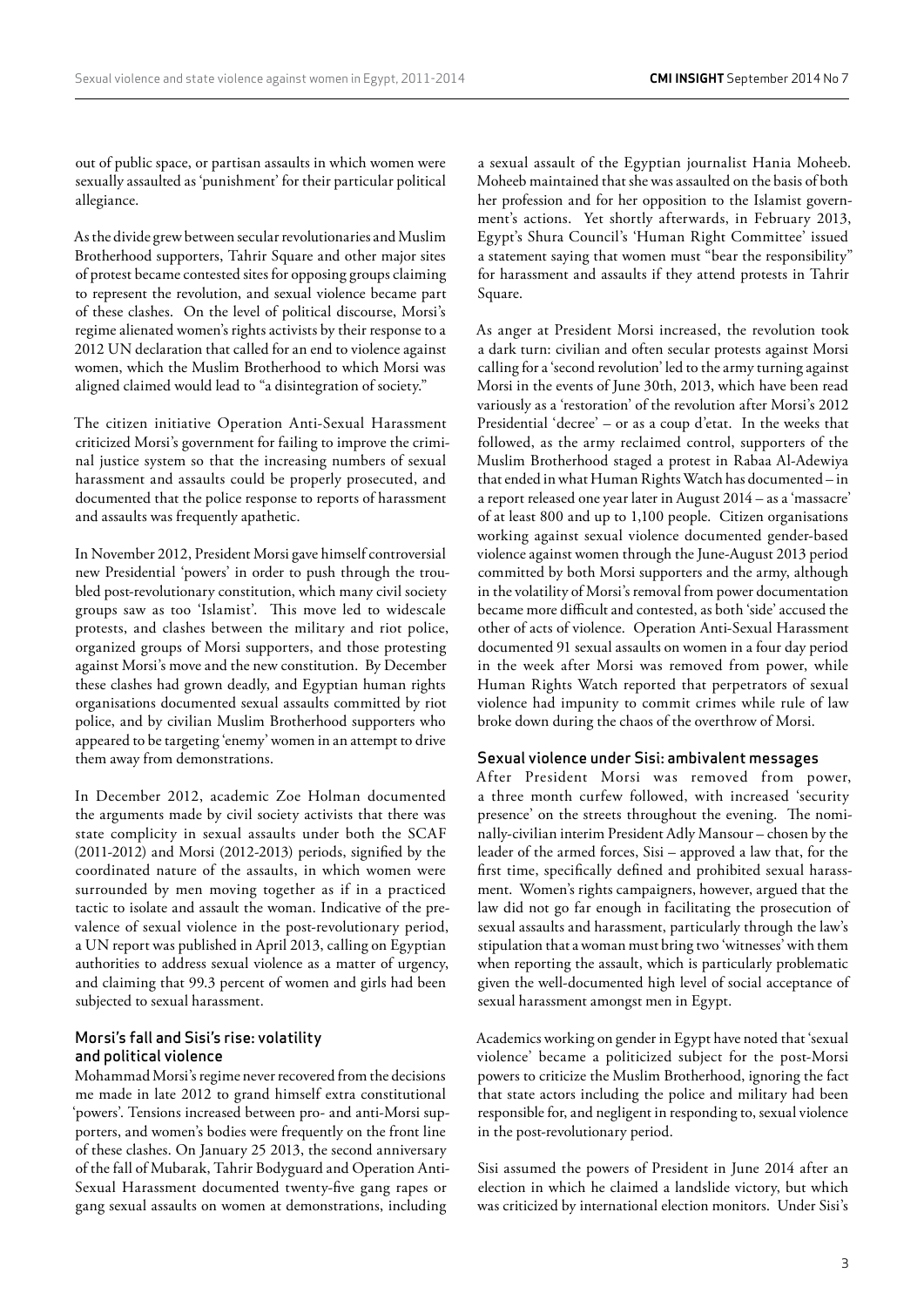Presidency, the issue of sexual harassment and assault has changed its contours: the introduction of a new law restricting public protest – although itself a source of protest by some activists – means mass movement of citizens in public space no longer occurs in the same manner it did during the 2011 revolution.

Nonetheless, sexual assaults continue to occur at public gatherings: at a celebration for Sisi's inauguration in June 2014, at least five women were assaulted, with one assault caught on video causing widespread outrage as it went viral online. Sisi made a point of visiting the woman who was assaulted while she was in hospital, and made a public commitment to tackling impunity towards sexual violence and harassment in Egypt. But women's rights campaigners and civil society activists have expressed skepticism at Sisi's adoption of the cause of 'stopping sexual violence'.

Firstly, it has been noted that Sisi has politicized the issue to imply that the sexual violence has solely been perpetrated by the Muslim Brotherhood during the post-revolutionary period since 2011, rather than an epidemic in which the police, the military, and the judiciary (through widespread failure and willingness to prosecute) have all been complicit. Secondly, women's rights campaigners note that it was Sisi that had been responsible for the forced 'virginity tests' when he was head of military intelligence during the post-Mubarak SCAF period in 2011. Thirdly, there have been allegations that, since the overthrow of President Morsi in 2013 and Sisi's rise to power, Muslim Brotherhood women have been targeted for ideological reasons, and subjected to forced virginity tests. As Egyptian writer and activist Mona Eltahawy wrote in the New York Times in June 2014, "it does not matter where you stand on Egypt's political spectrum: if you are a woman, your body is not safe."

### Conclusion: an end to impunity?

The law introduced in 2014 that criminalised sexual harassment for the first time, was criticized by activists such as the 'I Saw Harassment' campaign, for not going far enough in its sanctions against harassment, and not being practicable. In another sense, activists are more concerned by who will be prosecuted under the new law: namely, that it will be deployed to make sexual harassment and sexual assaults 'apolitical', by punishing the crime when it is committed by civilians but not providing oversight to ensure apparatus of the state such as the police and the military do not, themselves, also commitment sexual violence and harassment.

With the new anti-protest law, the mass mobilisations in public space that marked the revolutionary period are over, and this was arguably one of the conditions that contributed to the surge of harassment and assaults against women to 'epidemic' levels. However, unless adequate institutional and cultural change can be brought about in which sexual harassment and sexual violence is fully recognised, combatted, and prosecuted, the phenomenon will continue to mark Egypt's post-Mubarak era, even as the revolution itself fades.

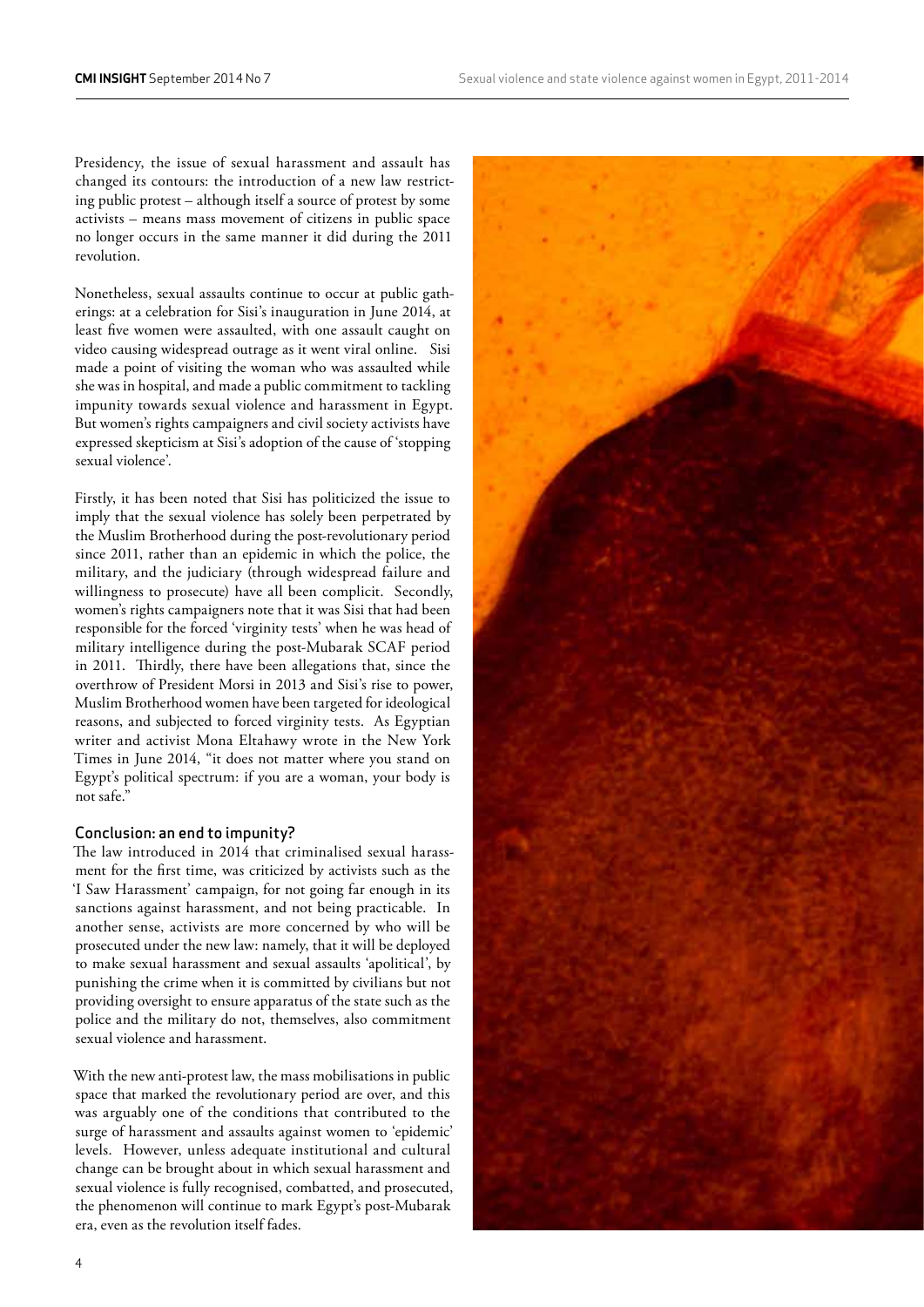